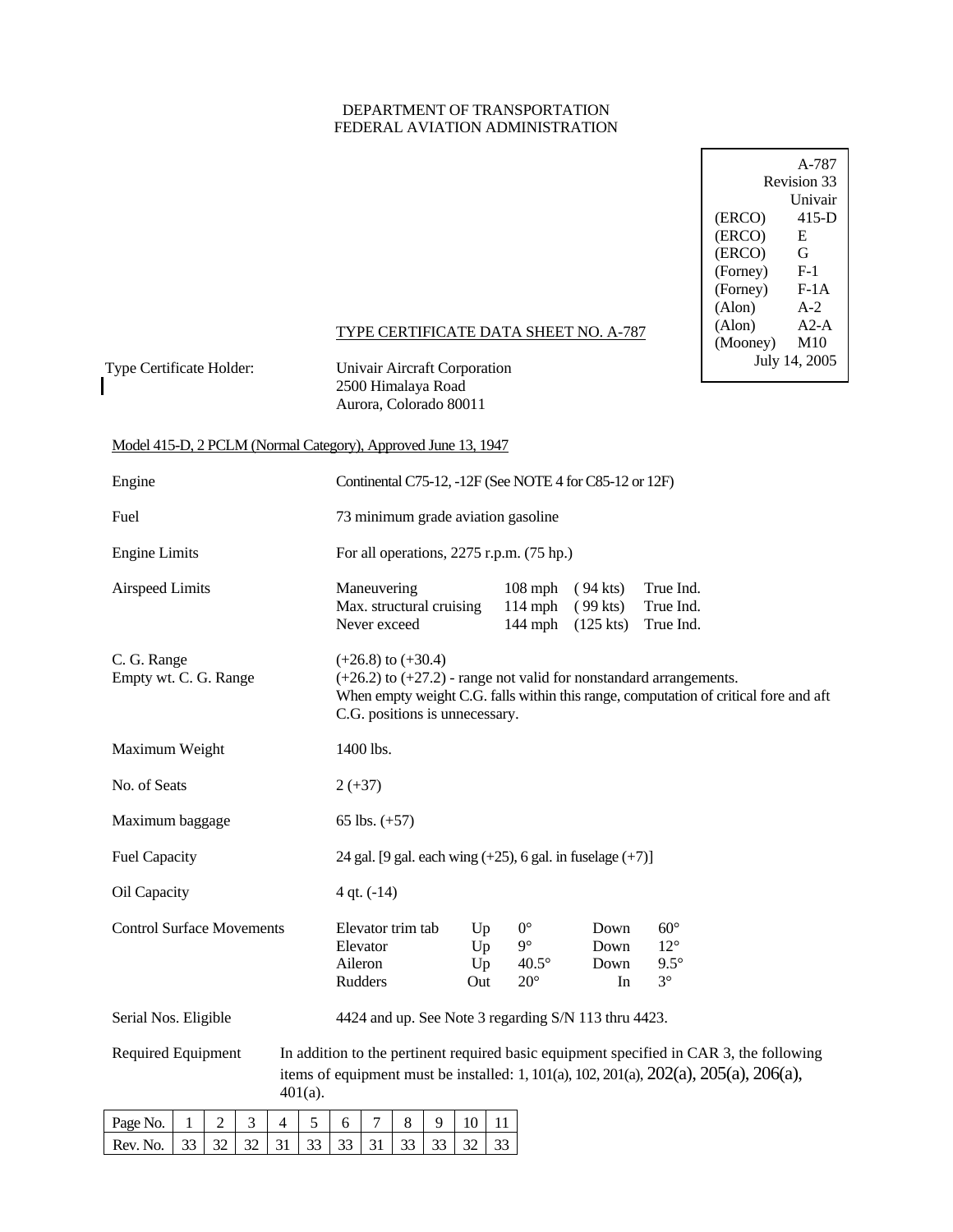II. Model E, 2 PCLM (Normal Category), Approved July 8, 1948

Model G, 2 PCLM (Normal Category), Approved January 28, 1949

(Model E is similar to Model 415-D except for engine installation, redesigned elevator, addition of low speed warning cushion to elevator control and other changes of a minor nature. Model G is similar to E except for installation of "Kiddy Seat", increased baggage capacity, compound curved windshield, revised nose cowling support, revised engine baffles, revised seat back structure and other changes of a minor nature.)

| Engine                           |                                                                                    | Continental C85-12, C85-12F        |                                                              |                                         |                                                                                                                                                                   |  |  |  |  |
|----------------------------------|------------------------------------------------------------------------------------|------------------------------------|--------------------------------------------------------------|-----------------------------------------|-------------------------------------------------------------------------------------------------------------------------------------------------------------------|--|--|--|--|
| Fuel                             |                                                                                    | 73 minimum grade aviation gasoline |                                                              |                                         |                                                                                                                                                                   |  |  |  |  |
| <b>Engine Limits</b>             | For all operations, $2575$ r.p.m. $(85$ hp.)                                       |                                    |                                                              |                                         |                                                                                                                                                                   |  |  |  |  |
| Airspeed Limits                  | Maneuvering<br>Max. structural cruising<br>Never exceed                            |                                    | $108$ mph<br>$114$ mph<br>$144$ mph                          | $(94$ kts)<br>$(99$ kts)<br>$(125$ kts) | True Ind.<br>True Ind.<br>True Ind.                                                                                                                               |  |  |  |  |
| C. G. Range                      | $(+26.4)$ to $(+30.3)$                                                             |                                    |                                                              |                                         |                                                                                                                                                                   |  |  |  |  |
| Empty wt. C. G. Range            | Model E: $(+25.7)$ to $(+26.9)$<br>Model G: $(+25.9)$ to $(+26.7)$<br>unnecessary. |                                    |                                                              |                                         | Ranges not valid for nonstandard arrangements. When empty weight C.G. falls<br>within the pertinent range, computation of critical fore and aft C.G. positions is |  |  |  |  |
| Maximum Weight                   | 1400 lbs.                                                                          |                                    |                                                              |                                         |                                                                                                                                                                   |  |  |  |  |
| No. of Seats                     |                                                                                    |                                    |                                                              |                                         | 2 (+37). Model G incorporates "Kiddy Seat" for maximum passenger weight of<br>75 lbs. at (+57). Weight of baggage and passenger not to exceed 75 lbs.             |  |  |  |  |
| Maximum baggage                  | Model E: $65$ lbs. $(+57)$<br>exceed 75 lbs.                                       |                                    |                                                              |                                         | Model G: 75 lbs. (+57) Total weight of passenger on "Kiddy Seat" plus baggage not to                                                                              |  |  |  |  |
| <b>Fuel Capacity</b>             | 24 gal. [9 gal. each wing $(+25)$ , 6 gal. in fuselage $(+7)$ ]                    |                                    |                                                              |                                         |                                                                                                                                                                   |  |  |  |  |
| Oil Capacity                     | 4.5 qt. $(-14)$                                                                    |                                    |                                                              |                                         |                                                                                                                                                                   |  |  |  |  |
| <b>Control Surface Movements</b> | Elevator trim tab<br>Elevator<br>Aileron<br>Rudders                                | Up<br>Up<br>Up<br>Out              | $10^{\circ}$<br>$20^{\circ}$<br>$40^{\circ}$<br>$20^{\circ}$ | Down<br>Down<br>Down<br>In              | $36^{\circ}$<br>$10^{\circ}$<br>$10^{\circ}$<br>$3^\circ$                                                                                                         |  |  |  |  |
| Serial Nos. Eligible             | Model E: 3779, 4869 and up<br>Model G: 4997 and up                                 |                                    |                                                              |                                         |                                                                                                                                                                   |  |  |  |  |
| Required Equipment               | 205(b), 206(b), 401(b).                                                            |                                    |                                                              |                                         | In addition to the pertinent required basic equipment specified in CAR 3, the<br>following items of equipment must be installed: 1, 101(a), 102, 201(a), 202(a),  |  |  |  |  |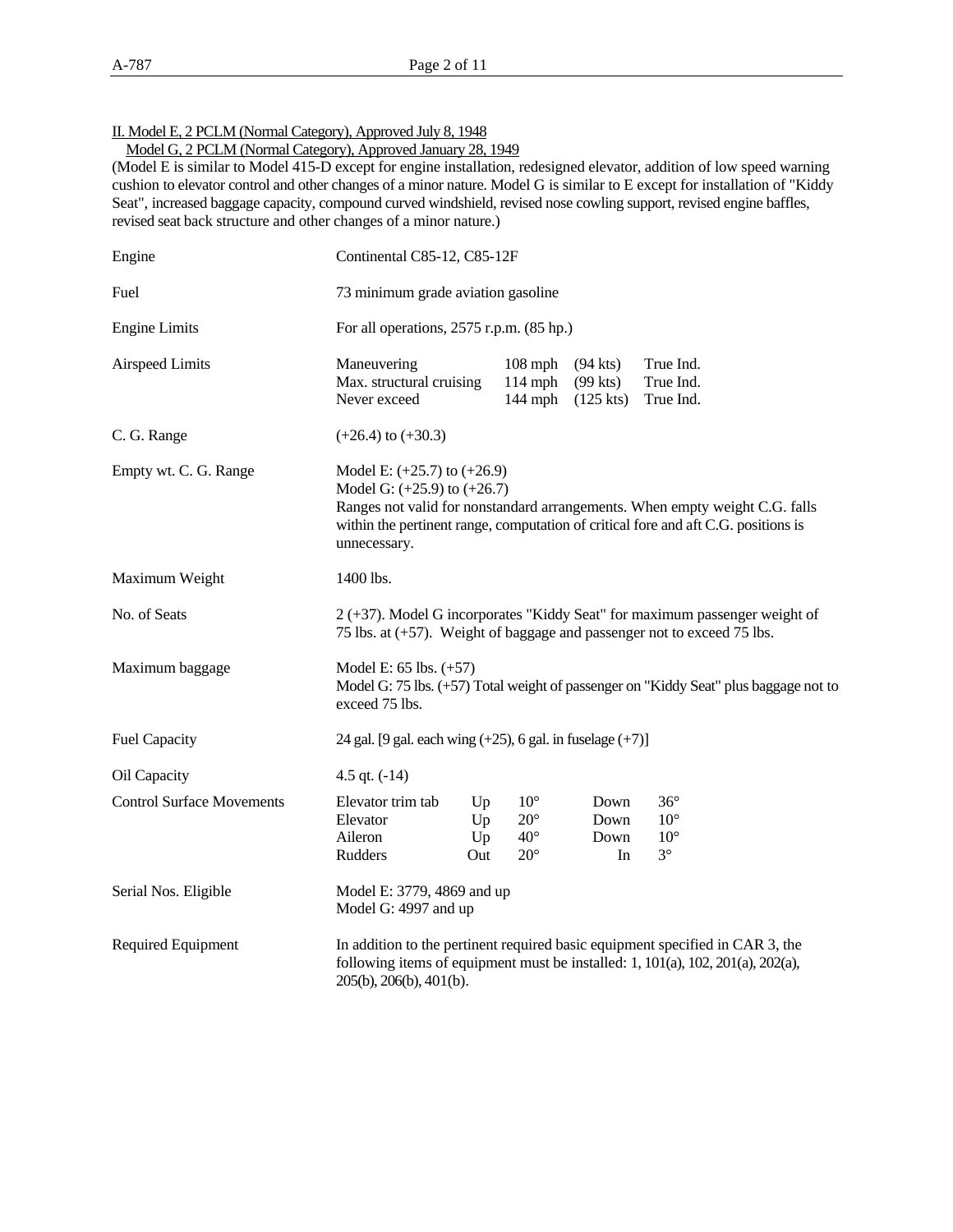### III. Model F-1, 2 PCLM (Normal Category), Approved September 18, 1956

(Model F-1 is similar to Model G except for engine and propeller combination, revised engine cowling, metal covered outer wing panels, extended baggage compartment, and modified seats and instrument panel.)

| Engine                                                                                                                                                                                     | Continental C90-12F                                                                            |                                                                          |                                                              |                                         |                                                                                                                                                                                         |  |  |  |
|--------------------------------------------------------------------------------------------------------------------------------------------------------------------------------------------|------------------------------------------------------------------------------------------------|--------------------------------------------------------------------------|--------------------------------------------------------------|-----------------------------------------|-----------------------------------------------------------------------------------------------------------------------------------------------------------------------------------------|--|--|--|
| Fuel                                                                                                                                                                                       |                                                                                                | 80 minimum grade aviation gasoline                                       |                                                              |                                         |                                                                                                                                                                                         |  |  |  |
| <b>Engine Limits</b>                                                                                                                                                                       | For all operations, 2475 r.p.m. (90 hp.)                                                       |                                                                          |                                                              |                                         |                                                                                                                                                                                         |  |  |  |
| <b>Airspeed Limits</b>                                                                                                                                                                     | Maneuvering<br>Max. structural cruising<br>Never exceed                                        |                                                                          | $108$ mph<br>$114$ mph<br>$144$ mph                          | $(94$ kts)<br>$(99$ kts)<br>$(125$ kts) | True Ind.<br>True Ind.<br>True Ind.                                                                                                                                                     |  |  |  |
| C. G. Range                                                                                                                                                                                | $(+26.4)$ to $(+30.3)$                                                                         |                                                                          |                                                              |                                         |                                                                                                                                                                                         |  |  |  |
| Empty wt. C. G. Range                                                                                                                                                                      | C.G. positions is unnecessary.                                                                 |                                                                          |                                                              |                                         | $(+25.9)$ to $(+26.7)$ - range not valid for nonstandard arrangements. When empty<br>weight C.G. falls within the pertinent range, computation of critical fore and aft                 |  |  |  |
| Maximum Weight                                                                                                                                                                             | 1400 lbs.                                                                                      |                                                                          |                                                              |                                         |                                                                                                                                                                                         |  |  |  |
| No. of Seats                                                                                                                                                                               | lbs. at $(+57)$ .                                                                              | $2 (+37)$ . "Kiddy Seat" incorporated for maximum passenger weight of 75 |                                                              |                                         |                                                                                                                                                                                         |  |  |  |
| Maximum baggage                                                                                                                                                                            | 75 lbs. (+57). Total weight of passenger on "Kiddy Seat" plus baggage not to<br>exceed 75 lbs. |                                                                          |                                                              |                                         |                                                                                                                                                                                         |  |  |  |
| <b>Fuel Capacity</b>                                                                                                                                                                       | 24 gal. [9 gal. each wing $(+25)$ , 6 gal. in fuselage $(+7)$ ]                                |                                                                          |                                                              |                                         |                                                                                                                                                                                         |  |  |  |
| Oil Capacity                                                                                                                                                                               | 4.5 qt. $(-14)$                                                                                |                                                                          |                                                              |                                         |                                                                                                                                                                                         |  |  |  |
| <b>Control Surface Movements</b>                                                                                                                                                           | Elevator trim tab<br>Elevator<br>Aileron<br>Rudders                                            | Up<br>Up<br>Up<br>Out                                                    | $10^{\circ}$<br>$20^{\circ}$<br>$40^{\circ}$<br>$20^{\circ}$ | Down<br>Down<br>Down<br>In              | $36^{\circ}$<br>$10^{\circ}$<br>$10^{\circ}$<br>$3^\circ$                                                                                                                               |  |  |  |
| Serial Nos. Eligible                                                                                                                                                                       | 5600 and up (see NOTE 5 for eligibility under section IV)                                      |                                                                          |                                                              |                                         |                                                                                                                                                                                         |  |  |  |
| Required Equipment                                                                                                                                                                         | $206(b)$ , $401(b)$ and $401(c)$ .                                                             |                                                                          |                                                              |                                         | In addition to the pertinent required basic equipment specified in CAR 3, the<br>following items of equipment must be installed: 4, $101(b)$ , $102$ , $201(a)$ , $202(a)$ , $205(b)$ , |  |  |  |
| IV. Model F-1A, 2 PCLM (Normal Category), Approved December 22, 1959<br>(Model F-1A is similar to Model F-1 except for larger control rods, nose wheel fork, rear spar and minor changes.) |                                                                                                |                                                                          |                                                              |                                         |                                                                                                                                                                                         |  |  |  |
| Engine                                                                                                                                                                                     | Continental C90-12F                                                                            |                                                                          |                                                              |                                         |                                                                                                                                                                                         |  |  |  |
| Fuel                                                                                                                                                                                       | 80 minimum grade aviation gasoline                                                             |                                                                          |                                                              |                                         |                                                                                                                                                                                         |  |  |  |
| <b>Engine Limits</b>                                                                                                                                                                       | For all operations, $2475$ r.p.m. $(90$ hp.)                                                   |                                                                          |                                                              |                                         |                                                                                                                                                                                         |  |  |  |
| <b>Airspeed Limits</b>                                                                                                                                                                     | Maneuvering<br>Max. structural cruising<br>Never exceed                                        |                                                                          | $108$ mph<br>$114$ mph<br>$144$ mph                          | $(94$ kts)<br>$(99$ kts)<br>$(125$ kts) | True Ind.<br>True Ind.<br>True Ind.                                                                                                                                                     |  |  |  |
| C. G. Range                                                                                                                                                                                | $(+26.4)$ to $(+30.3)$                                                                         |                                                                          |                                                              |                                         |                                                                                                                                                                                         |  |  |  |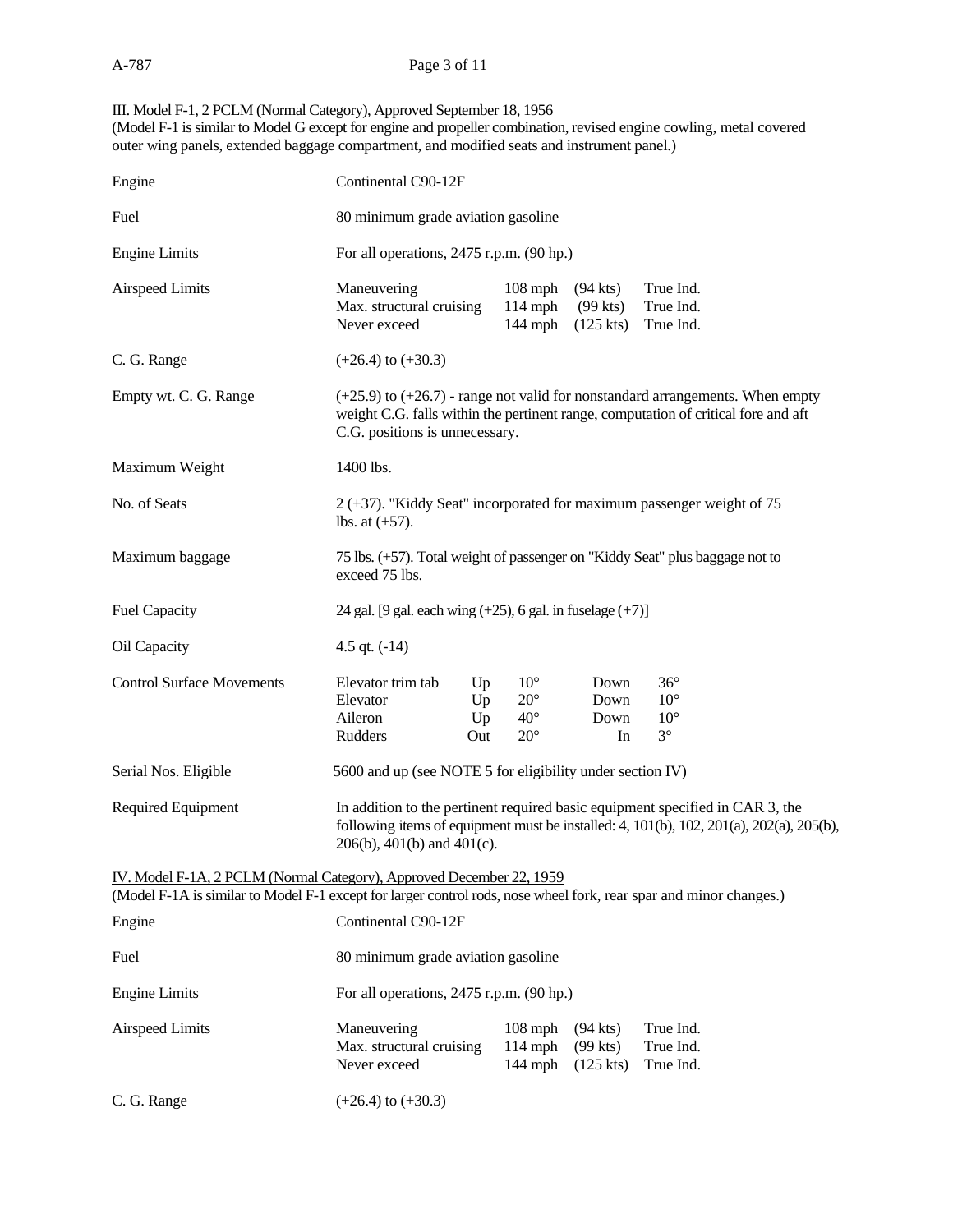| Empty wt. C. G. Range            | $(+25.9)$ to $(+26.7)$ - range not valid for nonstandard arrangements. When empty<br>weight C.G. falls within the pertinent range, computation of critical fore and aft<br>C.G. positions is unnecessary. |                       |                                                              |                            |                                                                                                                                                                                         |  |  |
|----------------------------------|-----------------------------------------------------------------------------------------------------------------------------------------------------------------------------------------------------------|-----------------------|--------------------------------------------------------------|----------------------------|-----------------------------------------------------------------------------------------------------------------------------------------------------------------------------------------|--|--|
| Maximum Weight                   | 1450 lbs.                                                                                                                                                                                                 |                       |                                                              |                            |                                                                                                                                                                                         |  |  |
| No. of Seats                     | $2 (+37)$ . Optional "Kiddy Seat" at $(+57)$                                                                                                                                                              |                       |                                                              |                            |                                                                                                                                                                                         |  |  |
| Maximum baggage                  | 75 lbs. (+57). Total weight of passenger on "Kiddy Seat" plus baggage not to<br>exceed 75 lbs.                                                                                                            |                       |                                                              |                            |                                                                                                                                                                                         |  |  |
| <b>Fuel Capacity</b>             | 24 gal. [9 gal. each wing $(+25)$ , 6 gal. in fuselage $(+7)$ ]                                                                                                                                           |                       |                                                              |                            |                                                                                                                                                                                         |  |  |
| Oil Capacity                     | 4.5 qt. $(-14)$                                                                                                                                                                                           |                       |                                                              |                            |                                                                                                                                                                                         |  |  |
| <b>Control Surface Movements</b> | Elevator trim tab<br>Elevator<br>Aileron<br>Rudders                                                                                                                                                       | Up<br>Up<br>Up<br>Out | $10^{\circ}$<br>$20^{\circ}$<br>$40^{\circ}$<br>$20^{\circ}$ | Down<br>Down<br>Down<br>In | $36^{\circ}$<br>$10^{\circ}$<br>$10^{\circ}$<br>$3^\circ$                                                                                                                               |  |  |
| Serial Nos. Eligible             | 5715 and up                                                                                                                                                                                               |                       |                                                              |                            |                                                                                                                                                                                         |  |  |
| <b>Required Equipment</b>        | $206(b)$ , $401(d)$ .                                                                                                                                                                                     |                       |                                                              |                            | In addition to the pertinent required basic equipment specified in CAR 3, the<br>following items of equipment must be installed: 4, $101(b)$ , $102$ , $201(a)$ , $202(a)$ , $205(b)$ , |  |  |

IV. Model F-1A, 2 PCLM (Normal Category) (cont'd)

V. Model A-2, 2 PCLM (Normal Category), Approved November 12, 1964, Model A-2A, 2 PCLM (Normal Category), Approved June 21, 1967

(Model A-2 is similar to Model F-1A except for revised canopy, control column and wheel, toe brake, welded fuel tanks, exhaust system, induction system and minor changes.)

| Engine                      | Continental C90-12F or C90-16F                                                                                               |           |                                                       |                                     |  |  |  |
|-----------------------------|------------------------------------------------------------------------------------------------------------------------------|-----------|-------------------------------------------------------|-------------------------------------|--|--|--|
| Fuel                        | 80 minimum grade aviation gasoline                                                                                           |           |                                                       |                                     |  |  |  |
| <b>Engine Limits</b>        | For all operations, $2475$ r.p.m. $(90$ hp.)                                                                                 |           |                                                       |                                     |  |  |  |
| Airspeed Limits Maneuvering | Maneuvering<br>Max. structural cruising<br>Never exceed                                                                      | $108$ mph | $(94$ kts)<br>114 mph $(99$ kts)<br>144 mph (125 kts) | True Ind.<br>True Ind.<br>True Ind. |  |  |  |
| C. G. Range                 | $(+27.0)$ to $(+30.1)$ at 1450 lbs.<br>$(+26.4)$ to $(+30.3)$ at 1400 lbs. or less<br>Linear variation between points given. |           |                                                       |                                     |  |  |  |
| Maximum Weight              | 1450 lbs.                                                                                                                    |           |                                                       |                                     |  |  |  |
| No. of Seats                | $2 (+37)$ . "Kiddy Seat" (optional) at $(+57)$ .                                                                             |           |                                                       |                                     |  |  |  |
| Maximum baggage             | Model A-2: $75 \text{ lbs. } (+57)$<br>Model A2-A: 90 lbs. (+68). "Family Seat" optional.<br>See Note 2, B. for placard.     |           |                                                       |                                     |  |  |  |
| <b>Fuel Capacity</b>        | 24 gal. [9 gal. each wing $(+25)$ , 6 gal. in fuselage $(+7)$ ]                                                              |           |                                                       |                                     |  |  |  |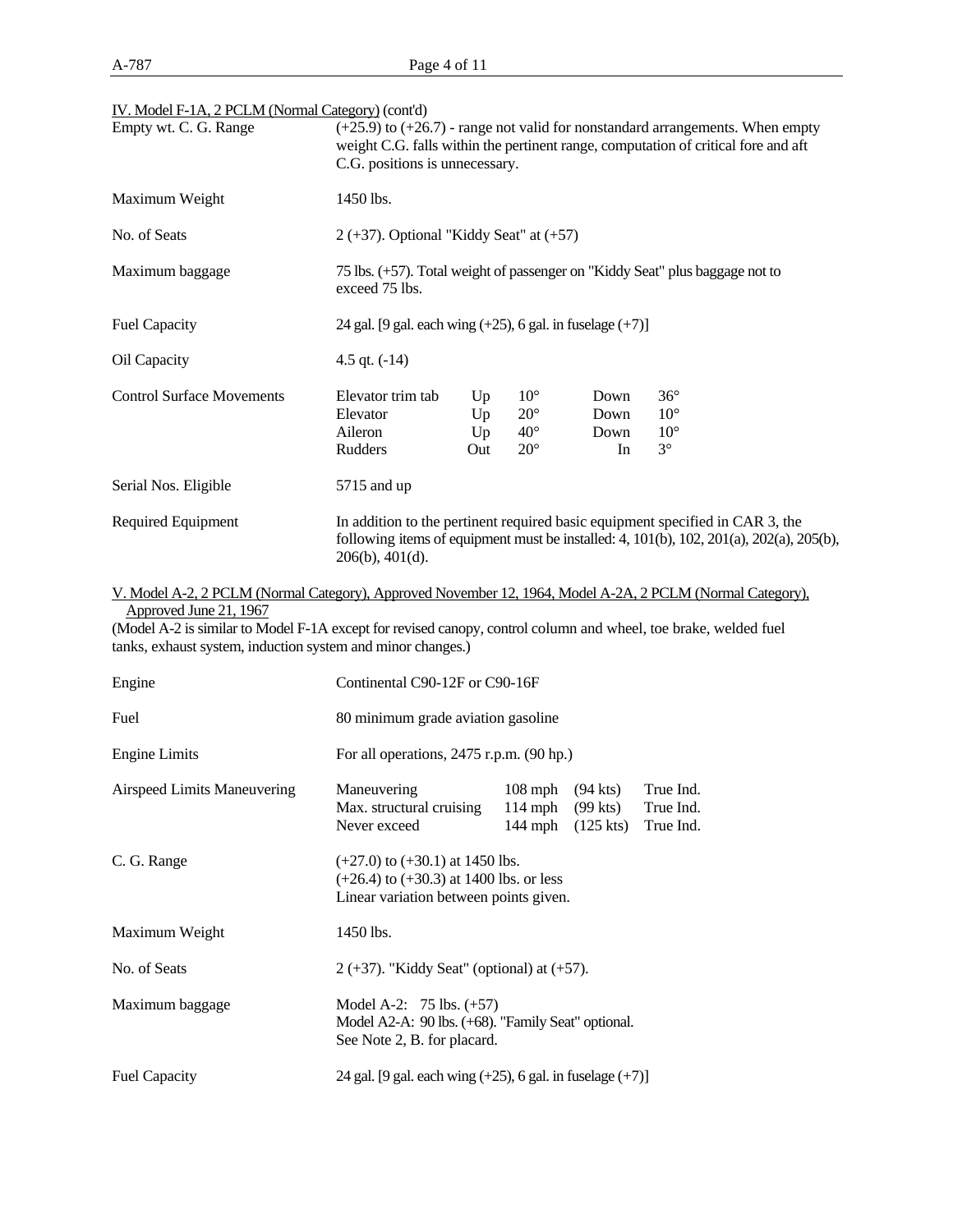# Oil Capacity 5 qt. (-14) Control Surface Movements Elevator trim tab Up 10° Down 36° Elevator Up  $20^{\circ}$  Down  $10^{\circ}$  Aileron Up 40° Down 10° Rudders Out  $20^{\circ}$  In  $3^{\circ}$ Serial Nos. Eligible  $A-2$ : A-2 thru A-245 A2-A: B-246 thru B-297 Required Equipment In addition to the pertinent required basic equipment specified in CAR 3, the following items of equipment must be installed: 4, 101(c), 102, 201(b), 202(a), 205(d) or 205(e), 206(b) and 404. VI. Model M10, 2 PCLM (Normal Category), Approved September 27, 1968 (Model 10 is similar to Model A2-A except for new design empennage, ailerons and fuel tank vent.) Engine Continental C90-12F or C90-16F Fuel 80 minimum grade aviation gasoline Engine Limits For all operations, 2475 r.p.m. (90 hp.) Airspeed Limits Maneuvering 108 mph (94 kts) True Ind. Max. structural cruising 114 mph (99 kts) True Ind. Never exceed 144 mph (125 kts) True Ind. C. G. Range  $(+27.0)$  to  $(+30.1)$  at 1450 lbs. (+26.4) to (+30.3) at 1400 lbs. or less Linear variation between points given. Maximum Weight 1450 lbs. No. seats  $2 (+37)$ . "Kiddy Seat" (optional) at  $(+57)$ Maximum baggage 90 lbs. (+68). "Family Seat" (optional) Fuel Capacity 24 gal.  $[9 \text{ gal. each wing } (+25), 6 \text{ gal. in fuselage } (+7)]$ Oil Capacity 5 qt. (-14) Control Surface Movements Elevator trim tab Up 7° to 10° Down 32° to 36° Elevator Up  $25^{\circ}$  to  $29^{\circ}$  Down  $20^{\circ}$  to  $24^{\circ}$ Aileron Up  $24^\circ$  to  $28^\circ$  Down  $9^\circ$  to  $11^\circ$ Rudders Left  $25^{\circ}$  to  $27^{\circ}$  Right  $25^{\circ}$  to  $27^{\circ}$ Serial Nos. Eligible 690001 and up Required Equipment In addition to the pertinent required basic equipment specified in CAR 3, the following items of equipment must be installed: 4 or 8, 101(d), 102(e), 201(b), 202, 205(d) or 205(e), 206(b), 401(e), 405. Specifications Pertinent to All Models Datum **Firewall Bulkhead**

Leveling means Hatch sill on either side of the fuselage

#### V. Model A-2, 2 PCLM (Normal Category) (cont'd)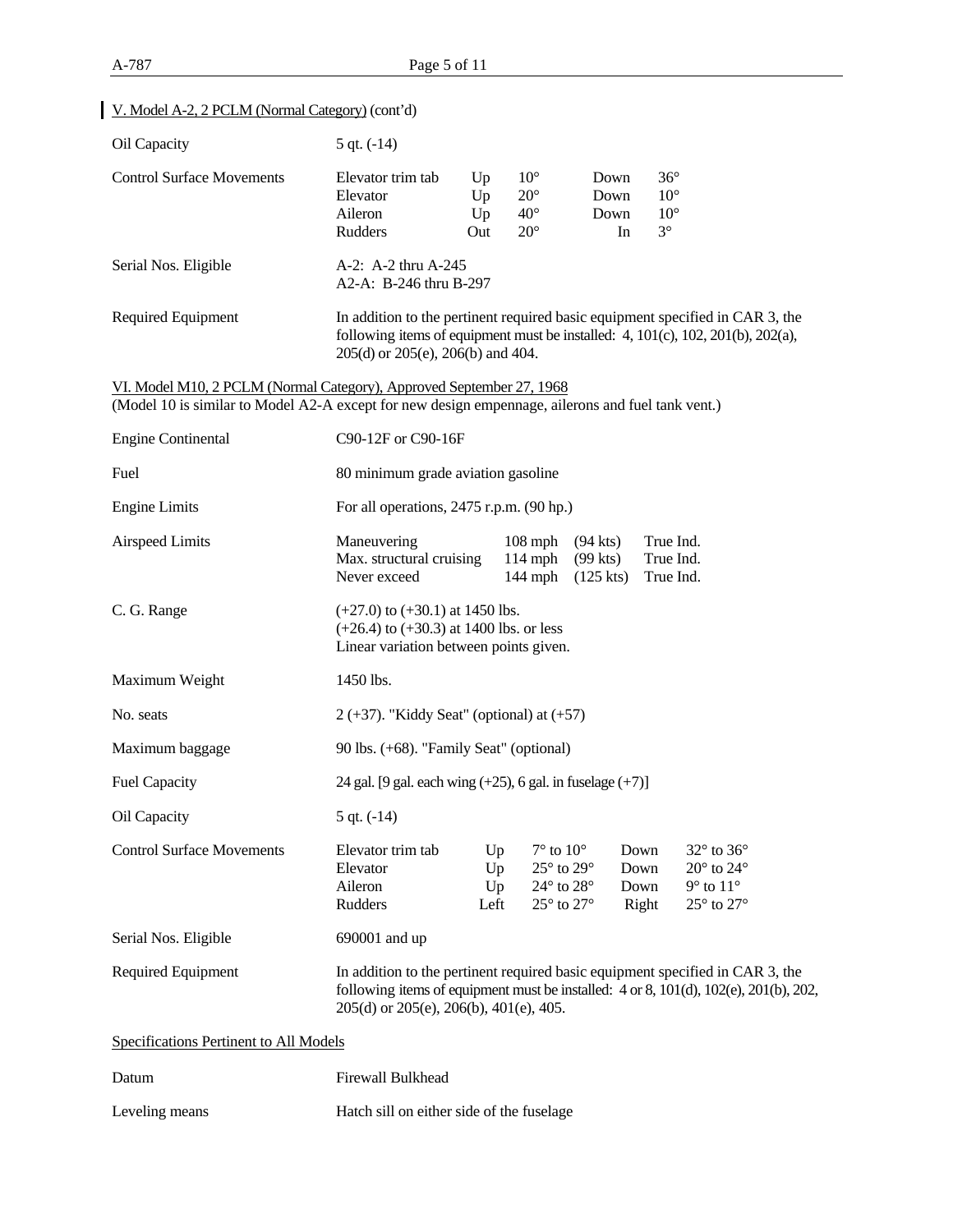| A-787               | Page 6 of 11                                                                                                                                                                                                                                                                                                                                                                                                                                                                                                                                                                                                                                                                                                                                                         |
|---------------------|----------------------------------------------------------------------------------------------------------------------------------------------------------------------------------------------------------------------------------------------------------------------------------------------------------------------------------------------------------------------------------------------------------------------------------------------------------------------------------------------------------------------------------------------------------------------------------------------------------------------------------------------------------------------------------------------------------------------------------------------------------------------|
| Certification basis | CAR 3, effective December 15, 1946 with no amendments, no exemptions. Type<br>Certificate No.787 issued June 13, 1947. Application for Type certificate dated<br>February 6, 1947.                                                                                                                                                                                                                                                                                                                                                                                                                                                                                                                                                                                   |
| Production basis    | Alon Models A-2 and A2-A (subsequent to March 1, 1968), Erco Models 415-D, E, G,<br>Forney Models F-1, F-1A and Mooney Model M10 - None. Prior to original<br>certification of each aircraft manufactured, an FAA representative must perform a<br>detailed inspection for workmanship, materials and conformity with the approved<br>technical data and a check of the flight characteristics.                                                                                                                                                                                                                                                                                                                                                                      |
| Export eligibility  | Eligible for export to all countries subject to the provisions of Advisory Circular 21-<br>2, except as follows: Canada, Landplane eligible; Skiplane not eligible; however,<br>structure complies with Canadian requirements. Maximum pedestal height 8-1/2<br>in. to center of axle; tread identical with landplane.                                                                                                                                                                                                                                                                                                                                                                                                                                               |
| Equipment:          | A plus $(+)$ or minus $(-)$ sign preceding the weight of an item of equipment<br>indicates the net weight change when that item is installed. Approval for the<br>installation of all items of equipment listed herein has been obtained by the aircraft<br>manufacturer except those items preceded by an asterisk (*). The asterisk denotes<br>that approval has been obtained by someone other than the aircraft manufacturer.<br>An item marked with an asterisk may not have been manufactured under an FAA<br>monitored or approved quality control system, and therefore conformity must be<br>determined if the item is not identified by a Form FAA-186 or 8130-3<br>Airworthiness Approval Tag, TSO, PMA, or other evidence of FAA production<br>approval. |

## Propellers and Propeller Accessories

| 1. | Sensenich 74CT48 or 74KT48<br>(For flanged type crankshaft) or any other fixed pitch wood propeller,<br>rated for the engine power and speed which meets the following limits:<br>Static r.p.m. at max. permissible throttle setting:<br>(Model 415-D with C75 engine): not over 2100, not under 2000.<br>(Models 415-D, E and G with C85 engine): not over 2100, not under 1900.<br>No additional tolerance permitted.<br>Diameter: not over 74 inches, not under 72 inches. | 14 lbs.    | $(-32)$ |
|----|-------------------------------------------------------------------------------------------------------------------------------------------------------------------------------------------------------------------------------------------------------------------------------------------------------------------------------------------------------------------------------------------------------------------------------------------------------------------------------|------------|---------|
| 2. | McCauley 1A90CF or 1B90CM (Model 415-D with C75 engine)<br>Static r.p.m. at maximum permissible throttle setting:<br>Not over 2110, not under 2010.<br>No additional tolerance permitted.<br>Diameter: not over 73 inches, not under 71.5 inches.                                                                                                                                                                                                                             | $+12$ lbs. | $(-32)$ |
| 3. | Hartzell hub HA12UO or HA12UF<br>Blades 7414 to 7014 or 7214M to 7014M (ground adjustable)<br>Eligible on all engines with static r.p.m. and diameter limits shown for fixed<br>pitch wood propellers.                                                                                                                                                                                                                                                                        | 18 lbs.    | $(-32)$ |
| 4. | Fixed pitch metal, McCauley 1A90CF or 1B90CM<br>Eligible on Models M10, A2, A2-A, 415-D (per note 4(b)), E, G, F-1 and F-1A.<br>Static r.p.m. at maximum permissible throttle settings:<br>For Models 415-D, E, or G: not over 2225, not under 2025.<br>For Models M10, A-2, A2-A, F-1, F-1A: not over 2375, not under 2250.<br>No additional tolerance permitted.<br>Diameter: not over 71 inches, not under 69.5 inches.                                                    | $+12$ lbs. | $(-32)$ |
| 5. | Koppers Aeromatic F200 hub, 00-73 or -73F blades<br>Parts List Assembly No. 4305-A                                                                                                                                                                                                                                                                                                                                                                                            | $+16$ lbs. | $(-32)$ |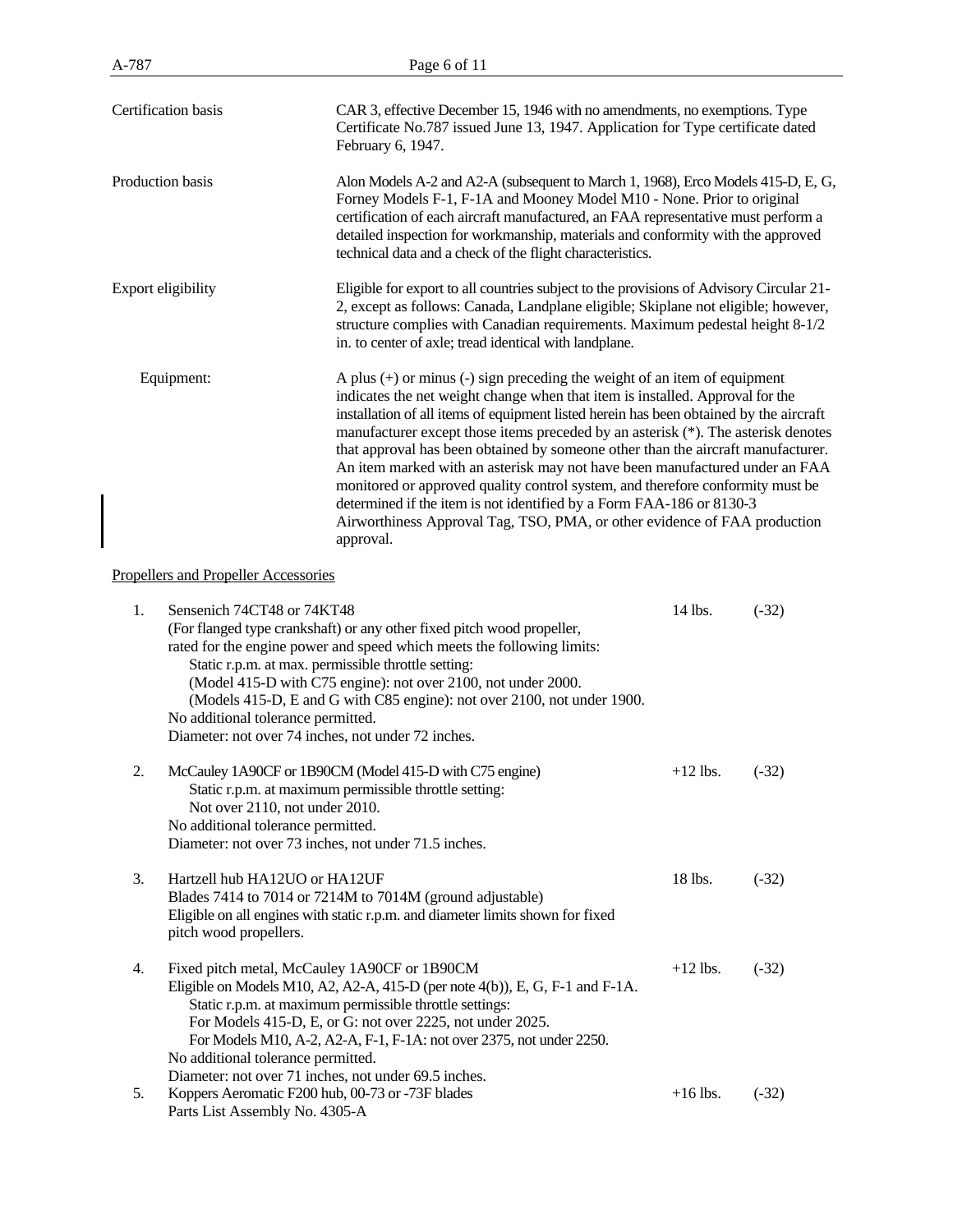|    | Static r.p.m. at maximum permissible throttle setting:<br>Not over 2575, not under 2465.                                        |                    |                   |
|----|---------------------------------------------------------------------------------------------------------------------------------|--------------------|-------------------|
|    | No additional tolerance permitted.                                                                                              |                    |                   |
|    | Pitch settings:                                                                                                                 |                    |                   |
|    | (a) With Continental C85 engine: low $11^\circ$ , high $20^\circ$                                                               |                    |                   |
|    | (b) With Continental C75 engine: low $13^{\circ}$ , high $20.3^{\circ}$<br>Diameter: not over 73 inches, not under 71.5 inches. |                    |                   |
|    | When this item is installed, the following note will be inserted in the Airplane Flight Manual:                                 |                    |                   |
|    | "Aeromatic Propeller (F200/00-73 or -73F)                                                                                       |                    |                   |
|    | Installation and operation must be accomplished in accordance with Koppers                                                      |                    |                   |
|    | Installation Procedure and Operation Limitations dated April 27, 1948".                                                         |                    |                   |
| 6. | Fixed pitch metal, Sensenich M76AK-2                                                                                            | 24 lbs.            | $(-32)$           |
|    | (a) Model 415-D with C75 engine:                                                                                                |                    |                   |
|    | Static r.p.m. at maximum permissible throttle setting:                                                                          |                    |                   |
|    | Not over 2125, not under 2050<br>No additional tolerance permitted.                                                             |                    |                   |
|    | Diameter: not over 74 inches, not under 72.5 inches.                                                                            |                    |                   |
|    | (b) Models $415-D$ (per NOTE $4(b)$ ), or E or G:                                                                               |                    |                   |
|    | Static r.p.m. at maximum permissible throttle setting:                                                                          |                    |                   |
|    | Not over 2250, not under 2175                                                                                                   |                    |                   |
|    | No additional tolerance permitted.                                                                                              |                    |                   |
|    | Diameter: not over 74 inches, not under 72.5 inches.                                                                            |                    |                   |
| 7. | Controllable Beech R002 or R003 with R003-225-72T blades                                                                        | 26 lbs.            | $(-32)$           |
|    | Eligible on Models 415-D (per NOTE 4(b)), or E or G:                                                                            |                    |                   |
|    | Diameter: not over 72 inches, not under 70.5 inches.                                                                            |                    |                   |
|    | Pitch settings at 27 in. sta.: High 18.5° to 20.5°, low 13° to 14°.                                                             |                    |                   |
|    | Note: Check aircraft weight and balance to determine if ballast is required in                                                  |                    |                   |
|    | the baggage compartment when the aircraft is flown solo.<br>Propeller control                                                   | 1 lb.              | $(-10)$           |
|    |                                                                                                                                 |                    |                   |
| 8. | Fixed pitch metal, McCauley 1A105/SCM 7153                                                                                      | 20 lbs.            | $(-32)$           |
|    | Eligible for Models M10, A-2 and A2-A with C90 engine                                                                           |                    |                   |
|    | Static r.p.m. at maximum permissible throttle setting:                                                                          |                    |                   |
|    | Not over 2375, not under 2250.                                                                                                  |                    |                   |
|    | No additional tolerance permitted.<br>Diameter: not over 71 inches, not under 69.5 inches.                                      |                    |                   |
|    |                                                                                                                                 |                    |                   |
|    | 101. Carburetor air heater                                                                                                      |                    |                   |
|    | (a) Models 415-D, E and G Engineering & Research Corp. Dwg. 415-40400                                                           | 5 lbs.             | $(-2)$            |
|    | (b) Models F-1, F-1A, Forney Mfg. Co., Dwg F-40400<br>(c) Models A-2, A2-A, Forney Mfg. Co., Dwg F-40400                        | 5 lbs.<br>$2$ lbs. | $(-2)$<br>$(-10)$ |
|    | (d) Model M10, Mooney Dwg. 600275                                                                                               | $2$ lbs.           | $(-10)$           |
|    |                                                                                                                                 |                    |                   |
|    | 102. Fuel Pump - The following are eligible with C75, C85 and C90-12F engines only                                              | $2$ lbs.           | $(-27)$           |
|    | (a) AC P/N 1539051, Continental P/N 40585                                                                                       |                    |                   |
|    | (b) AC P/N 1539076, Continental P/N 40695                                                                                       |                    |                   |
|    | (c) AC P/N 1539003, Continental P/N 40281<br>(d) AC P/N 1537973, Continental P/N 40452                                          |                    |                   |
|    | (e) AC P/N 5656861, Continental P/N 631391 (eligible with C90-16F engines only).                                                |                    |                   |
|    | 103. Starter - Delco-Remy No. 1109656, P/N 50309                                                                                | 16 lbs.            | $(-7)$            |
|    | 104. Baffle plate, ERCO P/N 405-40252 (optional - Neglect wt. change with all engines)                                          |                    |                   |
|    | *105. Davis exhaust silencer - Model D-75-85ER installed per Davis                                                              | $2$ lbs.           | $(-19.5)$         |
|    | Silencer Co. Dwg. D-75-85-ERI                                                                                                   |                    |                   |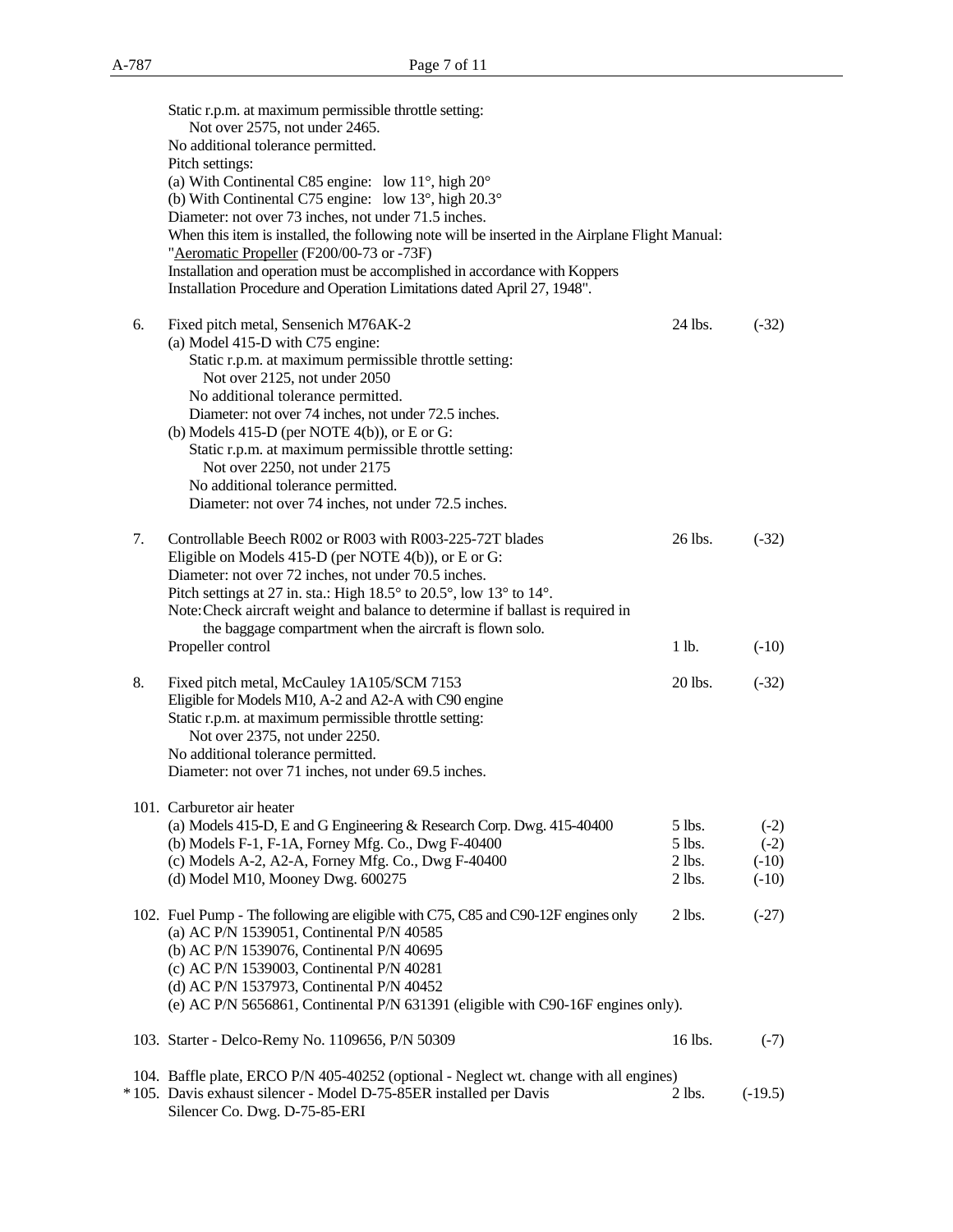|                     | 106. Engine - Continental C85-12, -12F<br>(Eligible on Model 415-D in accordance with NOTE 4)<br>Engine limits - for all operations, 2575 r.p.m. (85 hp.)<br>Fuel - 73 min. grade aviation gasoline.<br>Oil capacity - $5$ qt. $(-14)$                                                                                                                                   | $+12$ lbs.                                |                            |
|---------------------|--------------------------------------------------------------------------------------------------------------------------------------------------------------------------------------------------------------------------------------------------------------------------------------------------------------------------------------------------------------------------|-------------------------------------------|----------------------------|
|                     | * 107. Oil Filter - Fram PB-5, Kit No. K-510, Fram installation Dwg. 61614                                                                                                                                                                                                                                                                                               | 5 lbs.                                    | $(-2)$                     |
|                     | 108. Engine primer per Alon Dwg. A-48304                                                                                                                                                                                                                                                                                                                                 | 1 lb.                                     | $(+23)$                    |
| <b>Landing Gear</b> |                                                                                                                                                                                                                                                                                                                                                                          |                                           |                            |
|                     | 201. Two main wheel-brake assemblies, 6.00-6, Type III<br>(a) Goodyear LF6HBD<br>Wheel assy. 511960-M<br>Brake assy. 9520285                                                                                                                                                                                                                                             | 12 lbs.                                   | $(+44)$                    |
|                     | $(b)$ Cleveland $6.00-6$<br>Model 27-100D (Type 40-16) wheel and 30-4 brake                                                                                                                                                                                                                                                                                              | $12$ lbs.                                 | $(+44)$                    |
|                     | 202. Two main 4-ply rating tires 6.00-6, Type III, with regular tubes.                                                                                                                                                                                                                                                                                                   | 18 lbs.                                   | $(+44)$                    |
|                     | 205. One nose wheel, Type III<br>(a) ERCO 5.00-4, assy. 415-34204<br>(b) Firestone 5.00-5, Model DFA531, assy. DFA531<br>Eligible on Model 415-D with item 206(b) when revised nose wheel fork is<br>installed per ERCO Dwg. 415-34360.<br>(c) Goodyear 6.00-6, Model L6NBD, assy. 511500-M<br>Eligible with item $206(c)$ when revised nose wheel fork is installed per | $3$ lbs.<br>Neglect wt. change            | $(-16)$                    |
|                     | ERCO Dwg. 415-34365.<br>(d) Cleveland 5.00-5, Model 21-100D (Type 40-17)<br>(e) Goodyear 5.00-5, P/N 9532926                                                                                                                                                                                                                                                             | Neglect wt. change<br>Neglect wt. change  |                            |
|                     | 206. One nose wheel tire, Type III, 4-ply rating with regular tube.<br>$(a) 5.00-4$<br>(b) $5.00-5$<br>$(c) 6.00-6$                                                                                                                                                                                                                                                      | 6 lbs.<br>Neglect wt. change<br>$+3$ lbs. | $(-16)$<br>$(-16)$         |
|                     | *210. Wilson Fendaire Model LW-1 (nose wheel only).<br>Installed per Wilson Fendaire Co. instructions dated 6-2-60.                                                                                                                                                                                                                                                      | 1 lb.                                     | $(-16)$                    |
|                     | <b>Electrical Equipment</b>                                                                                                                                                                                                                                                                                                                                              |                                           |                            |
|                     | 301. Battery<br>For list of approved batteries with their arms and weights,<br>see Univair Service Memorandum No. 67                                                                                                                                                                                                                                                     |                                           | Use act. wt.               |
|                     | 302. Generator<br>(a) Delco-Remy 1101876, P/N 40435<br>(b) Delco-Remy No. 1101890<br>(c) Delco-Remy No. 1101898                                                                                                                                                                                                                                                          | 10 lbs.<br>10 lbs.<br>16 lbs.             | $(-8)$<br>$(-8)$<br>$(-8)$ |
|                     | *303. Two landing lights (Aviation Accessories Corp.<br>Model E) installed per AAC Dwg. E-1001.                                                                                                                                                                                                                                                                          | $4$ lbs.                                  | $(+29)$                    |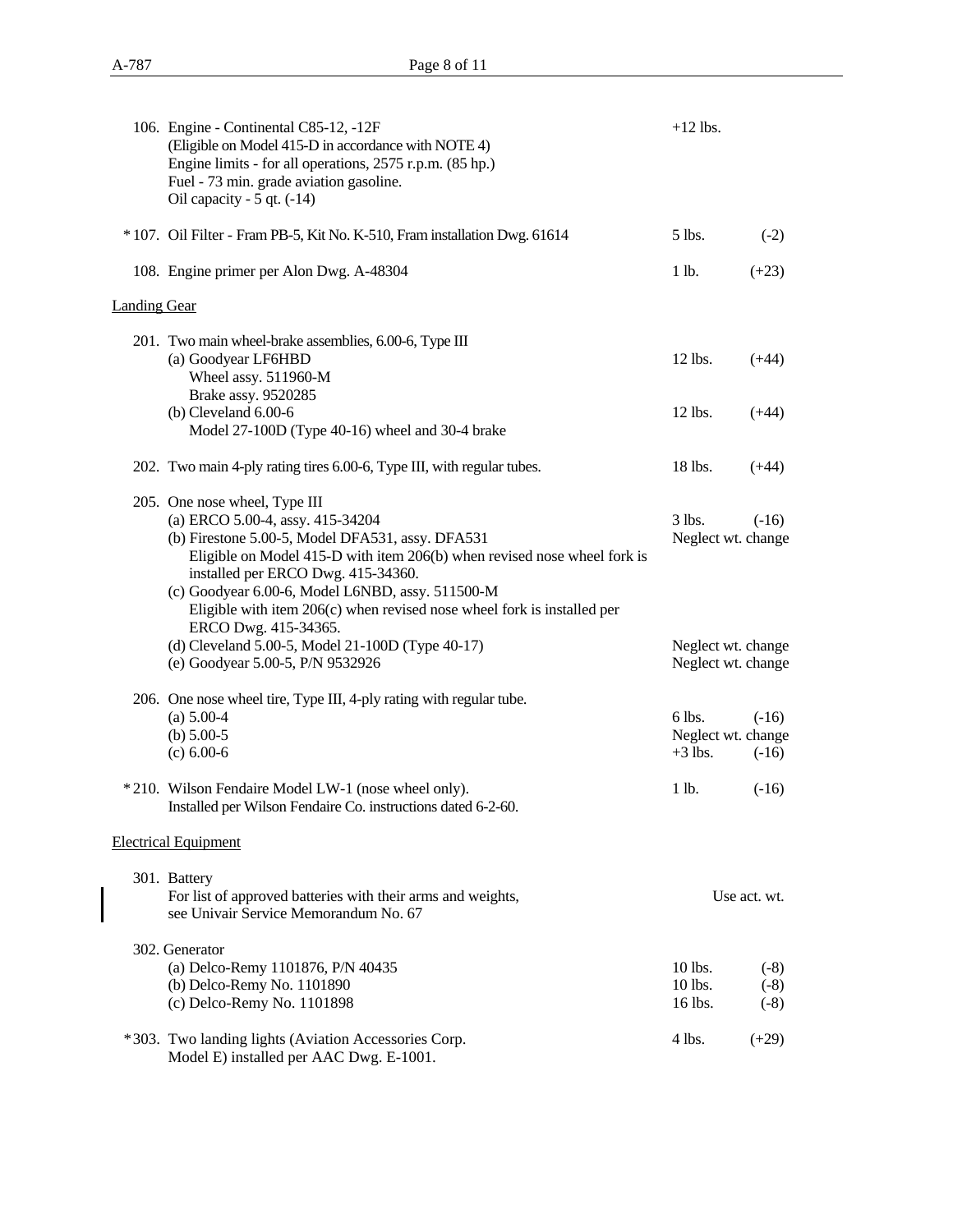|              | 304. Two landing lights installed per Sanders Aviation Co. dwg. 415-54108 and<br>installation instructions SK28.                                                                                                                                                                                                                                                                                                                                                    | 3 lbs.             | $(+29)$ |
|--------------|---------------------------------------------------------------------------------------------------------------------------------------------------------------------------------------------------------------------------------------------------------------------------------------------------------------------------------------------------------------------------------------------------------------------------------------------------------------------|--------------------|---------|
|              | 305. Two landing lights, G.E. P/N 4509, installed per Alon Dwg. F14094 and F14095.                                                                                                                                                                                                                                                                                                                                                                                  | 3 lbs.             | $(+29)$ |
|              | <b>Interior Equipment</b>                                                                                                                                                                                                                                                                                                                                                                                                                                           |                    |         |
|              | 401. FAA Approved Airplane Flight Manuals<br>(a) Model 415-D dated June 13, 1947<br>Model E (tentative) dated July 1, 1948; (final) dated September 15, 1948<br>(b) (1)<br>Revision "A", dated July 1, 1993<br>Model G dated January 28, 1949<br>(2)<br>Revision "A", dated July 1, 1993<br>(c) Model F-1, Supplement dated September 7, 1956<br>Revision "A", dated July 1, 1993<br>(d) Model F-1A dated January 5, 1960<br>(e) Model M10 dated September 20, 1968 |                    |         |
|              | 402. Trim-O-Matic Control Kit installed per ERCO<br>Service Memorandum No. 54 and ERCO Dwg. 415-52175.                                                                                                                                                                                                                                                                                                                                                              | Neglect wt. change |         |
|              | 403. Rudder pedals installed per ERCO Kit Instructions<br>(Service Memoranda Nos. 59 and 59A) and Dwg. 415-52389.                                                                                                                                                                                                                                                                                                                                                   | 6 lbs.             | $(+18)$ |
|              | 404. Placards for Models Alon A-2 and A2-A per NOTE 2, B.                                                                                                                                                                                                                                                                                                                                                                                                           | Neglect wt. change |         |
|              | 405. Placards for Model Mooney M10 per Note 2, C.                                                                                                                                                                                                                                                                                                                                                                                                                   | Neglect wt. change |         |
|              | Miscellaneous (not listed above)                                                                                                                                                                                                                                                                                                                                                                                                                                    |                    |         |
|              | *601. Metal plating of wings<br>Models 415-D, E and G are eligible for certification when wings are covered with<br>metal per Technical Instruction Report No. 103000 by Birtcraft Engineering Co.,<br>11836 Cherry Ave., Inglewood, Calif.                                                                                                                                                                                                                         | 32 lbs.            | $(+36)$ |
| <b>NOTES</b> |                                                                                                                                                                                                                                                                                                                                                                                                                                                                     |                    |         |

NOTE 1. A current weight and balance report including a list of the equipment included in the certificated empty weight, and loading instructions, when necessary, must be in each aircraft at the time of original certification and at all times thereafter except in the case of operators having an approved weight control system.

## NOTE 2. Placards

- A. Models ERCO 415-D, E, G, Forney F-1, F-1A
	- (1) On instrument panel in full view of the pilot:
		- (a) "This airplane must be operated as a Normal Category airplane in compliance with operating limitations, Secs. A and B, Approved Airplane Flight Manual."
		- (b) "This airplane characteristically incapable of spinning."
		- (c) "No acrobatic maneuvers are approved."
	- (2) To be displayed in Cabin: "No Smoking."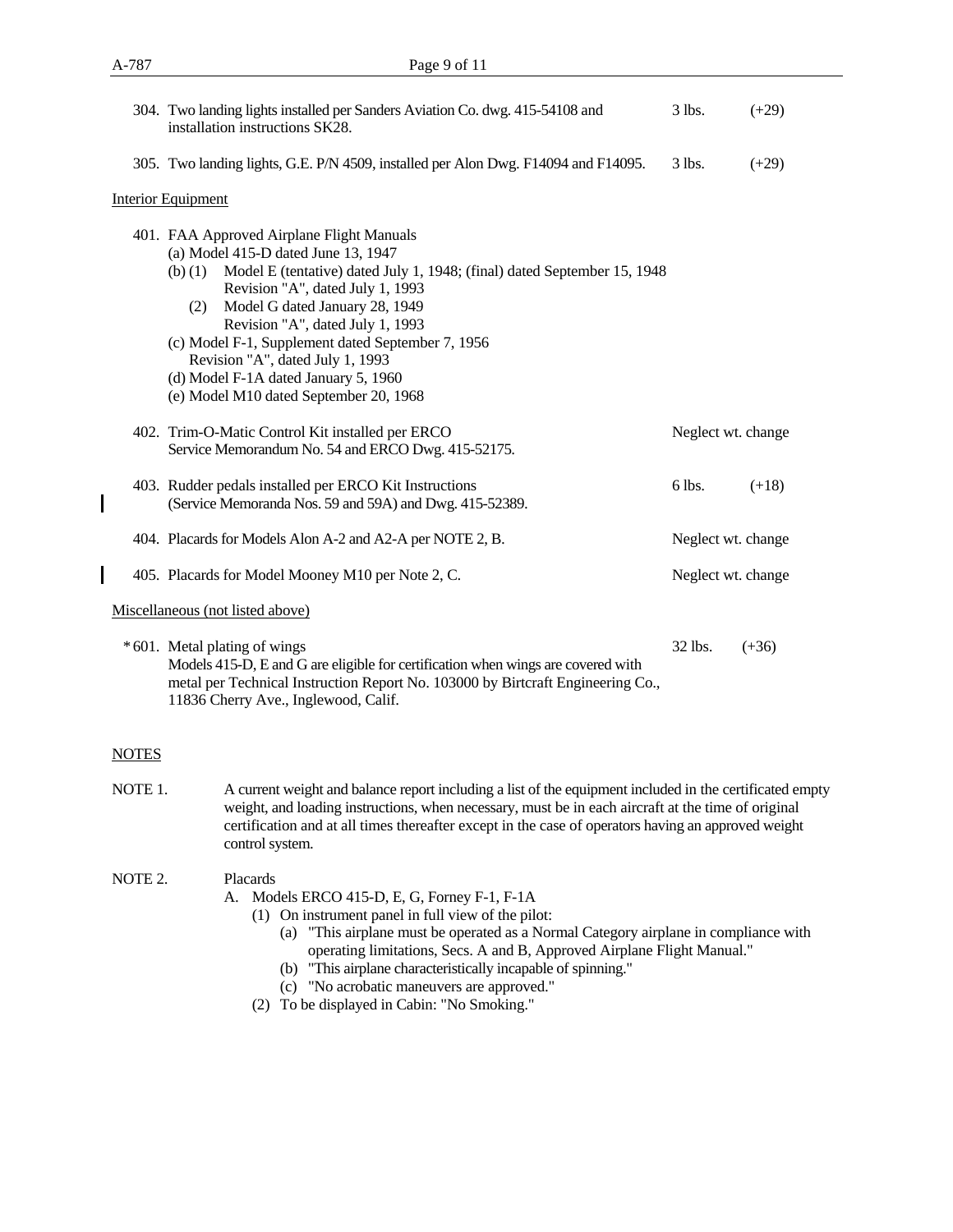- B. Models Alon A-2 and A2-A
	- (1) On instrument panel in full view of the pilot:
		- (a) "This airplane must be operated as a Normal Category airplane in compliance with the operating limitations stated in the form of placards and markings."
		- (b) "Do not open canopy in excess of 100 m.p.h. IAS."
		- (c) "This airplane characteristically incapable of spinning."
		- (d) "No aerobatic or inverted maneuvers approved."
		- (e) "Maximum maneuver speed 108 m.p.h. TIAS."
		- (f) "Flight load factor positive 3.8g Maximum gross weight - 1450 lbs. Center of gravity limits: (+26.4) to (+30.3) (Datum Firewall) to 1400 lbs. (+27.0) to (+30.1) (Datum Firewall) Linear variation between 1400 lbs. and 1450 lbs."
		- (2) Passenger and cargo compartment: A-2: "Capacity this compartment 75 lbs. maximum." A2-A: "Capacity this compartment 90 lbs. maximum."
- C. Model Mooney M10 (150059)
	- (1) On instrument panel in full view of the pilot:
		- (a) "This airplane must be operated as a Normal Category airplane in compliance with the Airplane Flight Manual."
		- (b) "Do not open canopy in excess of 100 m.p.h. CAS."
		- (c) "No aerobatic maneuvers including spins approved."
		- (d) "Maximum maneuver speed 108 m.p.h. CAS."
		- (e) "Flight load factor positive 3.8g Maximum gross weight - 1450 lbs. Center of gravity limits: 26.4 to 30.3 (Datum, firewall) to 1400 lbs. 27.0 to 30.1 (Datum, firewall) Linear variation between 1400 and 1450 lbs."
		- (f) "Check fuselage tank gage for floatation."
	- (2) Passenger and cargo compartment: "Capacity this compartment 90 lbs. maximum."
- NOTE 3. S/N 113 thru 4423 and 4500 and up, designated Model 415-C, also eligible as Model 415-D under terms of this specification provided the following changes are incorporated:
	- (a) Correct propeller and propeller limits.
	- (b) Correct control surface travel for the elevator.
	- (c) Incorporate elevator tab per ERCO Dwg. 415-22031 (applies to S/N 113 thru 4423 only).
	- (d) Mark instruments per the FAA approved operating limitations in the Airplane Flight Manual.
	- (e) Include placards on the instrument panel and in the cabin per NOTE 2 above.
	- (f) Revise the orifices for the main and nose gear piston as follows:

|           | Serial Nos.   | Orifice Size   |
|-----------|---------------|----------------|
| Main Gear | 113 thru 812  | .067" diameter |
| Nose Gear | 113 thru 1622 | .281" diameter |

- (g) Alter the nameplate to indicate the date of the conversion, new model number and type certificate number.
- (h) Install stainless steel upper skin in fuselage aft of firewall per ERCO Dwg. 415-31245. (S/N 113 thru 4423 only).

NOTE 4. Model 415-D eligible for installation of C85-12 or -12F engines provided:

- (a) Item 1, 3 or 5 propeller or
- (b) Item 4, 6 or 7 propeller and additional ERCO baffles (P/N 415-40487 left and right; 415-40488, one; 415-40597, two; 415-40598, two) installed.
- (c) Item 401(a), Airplane Flight Manual, is revised as follows: